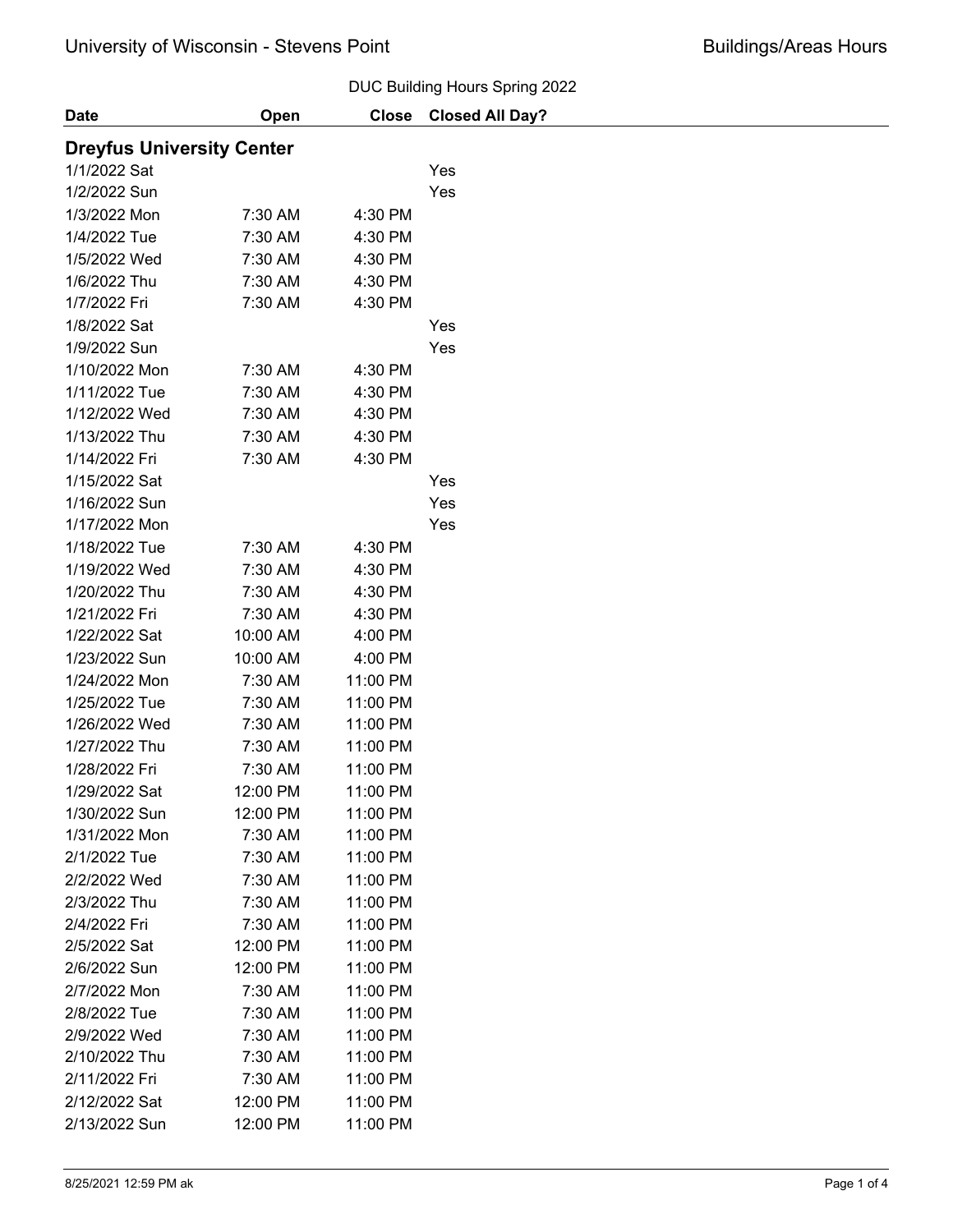|               |          |              | DOO DUINING HOURS OPHING ZUZZ |
|---------------|----------|--------------|-------------------------------|
| <b>Date</b>   | Open     | <b>Close</b> | <b>Closed All Day?</b>        |
| 2/14/2022 Mon | 7:30 AM  | 11:00 PM     |                               |
| 2/15/2022 Tue | 7:30 AM  | 11:00 PM     |                               |
| 2/16/2022 Wed | 7:30 AM  | 11:00 PM     |                               |
| 2/17/2022 Thu | 7:30 AM  | 11:00 PM     |                               |
| 2/18/2022 Fri | 7:30 AM  | 11:00 PM     |                               |
| 2/19/2022 Sat | 12:00 PM | 11:00 PM     |                               |
| 2/20/2022 Sun | 12:00 PM | 11:00 PM     |                               |
| 2/21/2022 Mon | 7:30 AM  | 11:00 PM     |                               |
| 2/22/2022 Tue | 7:30 AM  | 11:00 PM     |                               |
| 2/23/2022 Wed | 7:30 AM  | 11:00 PM     |                               |
| 2/24/2022 Thu | 7:30 AM  | 11:00 PM     |                               |
| 2/25/2022 Fri | 7:30 AM  | 11:00 PM     |                               |
| 2/26/2022 Sat | 12:00 PM | 11:00 PM     |                               |
| 2/27/2022 Sun | 12:00 PM | 11:00 PM     |                               |
| 2/28/2022 Mon | 7:30 AM  | 11:00 PM     |                               |
| 3/1/2022 Tue  | 7:30 AM  | 11:00 PM     |                               |
| 3/2/2022 Wed  | 7:30 AM  | 11:00 PM     |                               |
| 3/3/2022 Thu  | 7:30 AM  | 11:00 PM     |                               |
| 3/4/2022 Fri  | 7:30 AM  | 11:00 PM     |                               |
| 3/5/2022 Sat  | 12:00 PM | 11:00 PM     |                               |
| 3/6/2022 Sun  | 12:00 PM | 11:00 PM     |                               |
| 3/7/2022 Mon  | 7:30 AM  | 11:00 PM     |                               |
| 3/8/2022 Tue  | 7:30 AM  | 11:00 PM     |                               |
| 3/9/2022 Wed  | 7:30 AM  | 11:00 PM     |                               |
| 3/10/2022 Thu | 7:30 AM  | 11:00 PM     |                               |
| 3/11/2022 Fri | 7:30 AM  | 11:00 PM     |                               |
| 3/12/2022 Sat | 12:00 PM | 11:00 PM     |                               |
| 3/13/2022 Sun | 12:00 PM | 11:00 PM     |                               |
| 3/14/2022 Mon | 7:30 AM  | 11:00 PM     |                               |
| 3/15/2022 Tue | 7:30 AM  | 11:00 PM     |                               |
| 3/16/2022 Wed | 7:30 AM  | 11:00 PM     |                               |
| 3/17/2022 Thu | 7:30 AM  | 11:00 PM     |                               |
| 3/18/2022 Fri | 7:30 AM  | 4:30 PM      |                               |
| 3/19/2022 Sat | 7:00 AM  | 7:01 AM      |                               |
| 3/20/2022 Sun | 7:00 AM  | 7:01 AM      |                               |
| 3/21/2022 Mon | 7:30 AM  | 4:30 PM      |                               |
| 3/22/2022 Tue | 7:30 AM  | 4:30 PM      |                               |
| 3/23/2022 Wed | 7:30 AM  | 4:30 PM      |                               |
| 3/24/2022 Thu | 7:30 AM  | 4:30 PM      |                               |
| 3/25/2022 Fri | 7:30 AM  | 4:30 PM      |                               |
| 3/26/2022 Sat |          |              | Yes                           |
| 3/27/2022 Sun |          |              | Yes                           |
| 3/28/2022 Mon | 7:30 AM  | 11:00 PM     |                               |
| 3/29/2022 Tue | 7:30 AM  | 11:00 PM     |                               |
| 3/30/2022 Wed | 7:30 AM  | 11:00 PM     |                               |
| 3/31/2022 Thu | 7:30 AM  | 11:00 PM     |                               |
|               |          |              |                               |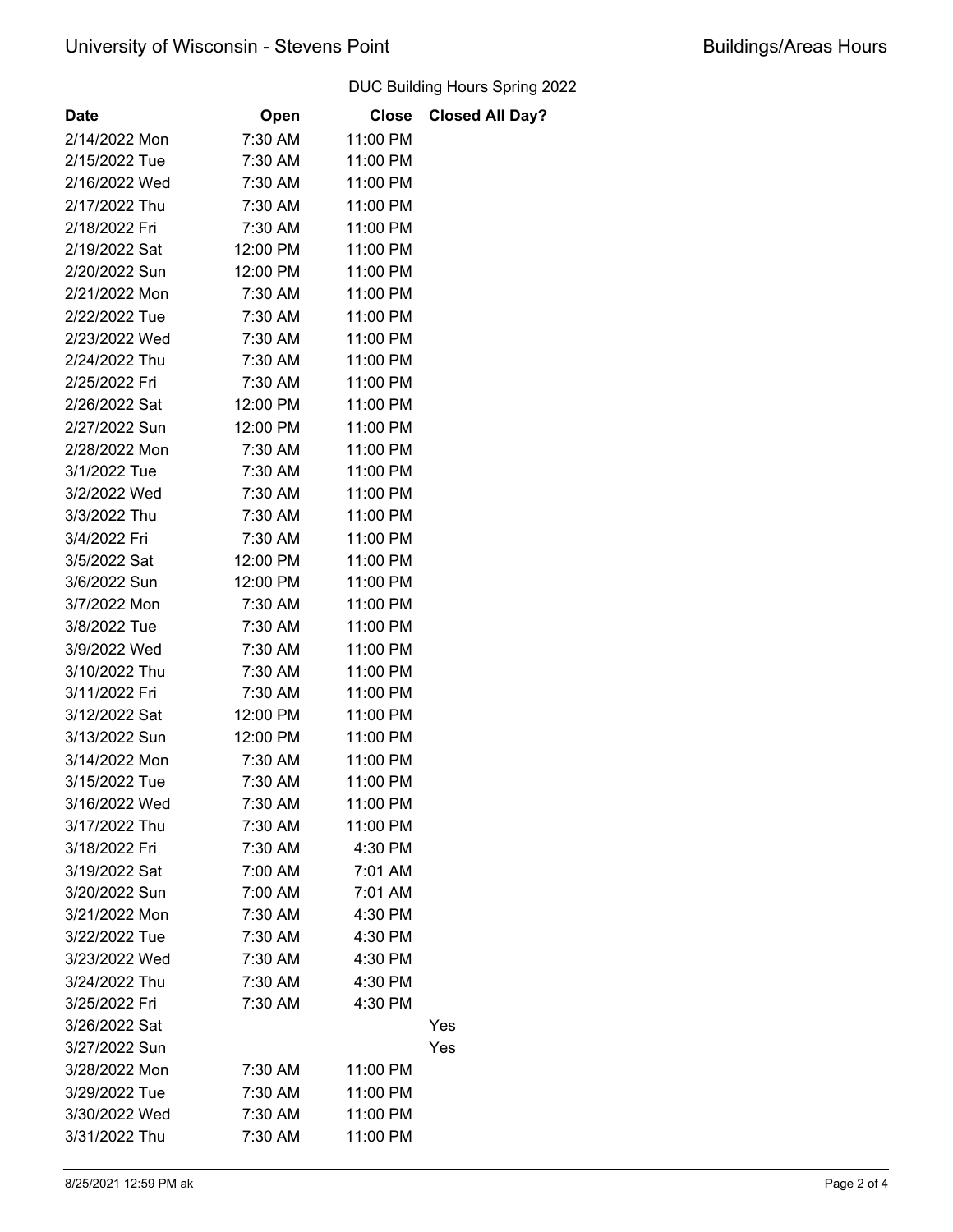### 4/1/2022 Fri 7:30 AM 11:00 PM 4/2/2022 Sat 12:00 PM 11:00 PM 4/3/2022 Sun 12:00 PM 11:00 PM 4/4/2022 Mon 7:30 AM 11:00 PM 4/5/2022 Tue 7:30 AM 11:00 PM 4/6/2022 Wed 7:30 AM 11:00 PM 4/7/2022 Thu 7:30 AM 11:00 PM 4/8/2022 Fri 7:30 AM 11:00 PM 4/9/2022 Sat 12:00 PM 11:00 PM 4/10/2022 Sun 12:00 PM 11:00 PM 4/11/2022 Mon 7:30 AM 11:00 PM 4/12/2022 Tue 7:30 AM 11:00 PM 4/13/2022 Wed 7:30 AM 11:00 PM 4/14/2022 Thu 7:30 AM 11:00 PM 4/15/2022 Fri 7:30 AM 11:00 PM 4/16/2022 Sat 12:00 PM 11:00 PM 4/17/2022 Sun 12:00 PM 11:00 PM 4/18/2022 Mon 7:30 AM 11:00 PM 4/19/2022 Tue 7:30 AM 11:00 PM 4/20/2022 Wed 7:30 AM 11:00 PM 4/21/2022 Thu 7:30 AM 11:00 PM 4/22/2022 Fri 7:30 AM 11:00 PM 4/23/2022 Sat 12:00 PM 11:00 PM 4/24/2022 Sun 12:00 PM 11:00 PM 4/25/2022 Mon 7:30 AM 11:00 PM 4/26/2022 Tue 7:30 AM 11:00 PM 4/27/2022 Wed 7:30 AM 11:00 PM 4/28/2022 Thu 7:30 AM 11:00 PM 4/29/2022 Fri 7:30 AM 11:00 PM 4/30/2022 Sat 12:00 PM 11:00 PM 5/1/2022 Sun 12:00 PM 11:00 PM 5/2/2022 Mon 7:30 AM 11:00 PM 5/3/2022 Tue 7:30 AM 11:00 PM 5/4/2022 Wed 7:30 AM 11:00 PM 5/5/2022 Thu 7:30 AM 11:00 PM 5/6/2022 Fri 7:30 AM 11:00 PM 5/7/2022 Sat 12:00 PM 11:00 PM 5/8/2022 Sun 12:00 PM 11:00 PM 5/9/2022 Mon 7:30 AM 11:00 PM 5/10/2022 Tue 7:30 AM 11:00 PM 5/11/2022 Wed 7:30 AM 11:00 PM 5/12/2022 Thu 7:30 AM 11:00 PM 5/13/2022 Fri 7:30 AM 11:00 PM 5/14/2022 Sat 12:00 PM 11:00 PM 5/15/2022 Sun 12:00 PM 11:00 PM 5/16/2022 Mon 7:30 AM 11:00 PM Date **Date** Open Close Closed All Day? DUC Building Hours Spring 2022